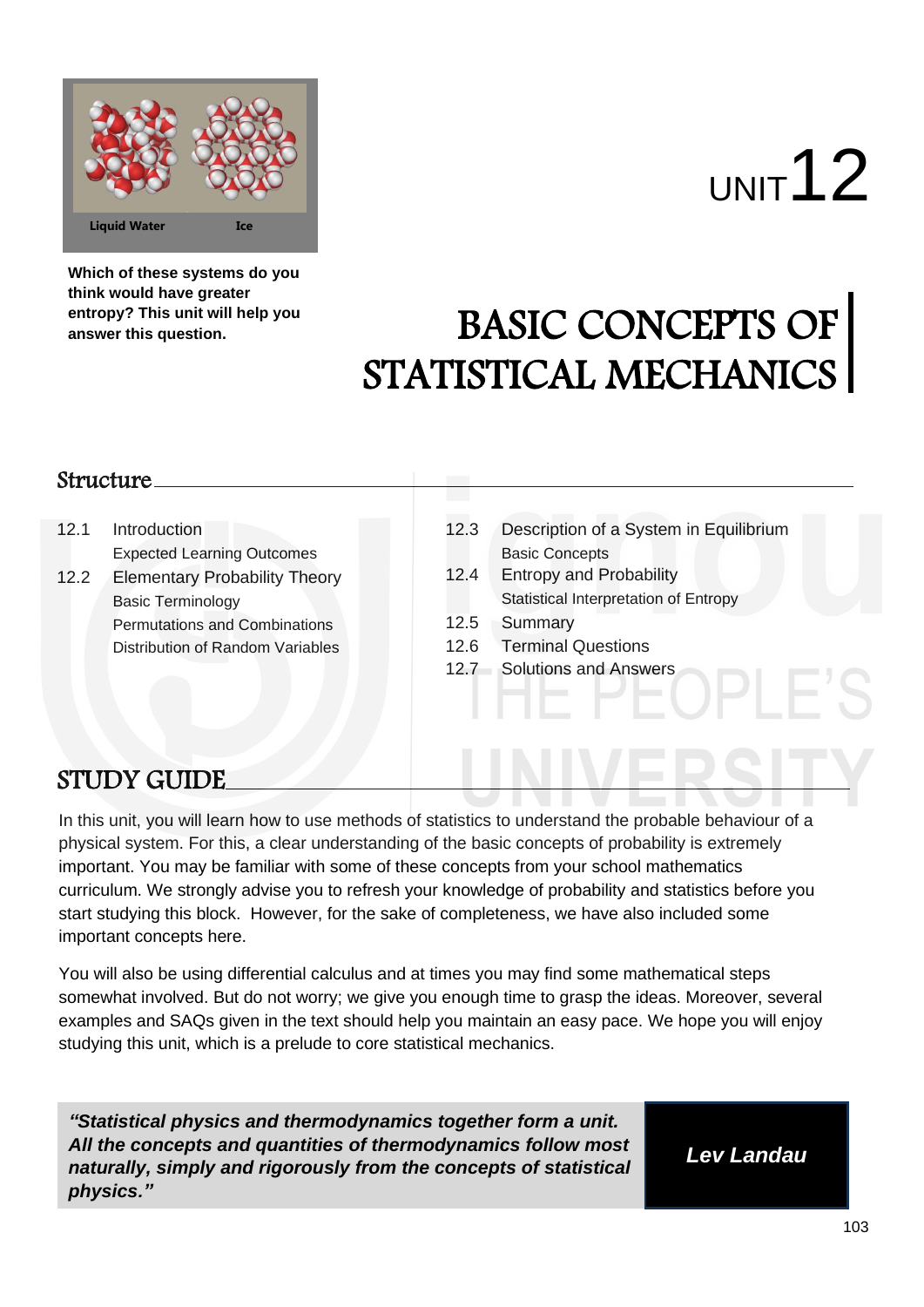# **12.1 INTRODUCTION**

In the preceding two blocks, you have learnt how to describe the properties of matter on the basis of thermodynamics. You must have realised that the laws of thermodynamics provide us with extremely powerful methods to develop meaningful relations between macroscopic variables, such as pressure, volume, internal energy, entropy and temperature of a system. In this block on Statistical Mechanics, we will deal with directly observable macroscopic properties without any reference to microscopic structure of the constituents of the system.

Statistical mechanics uses the concepts of probability theory and therefore, a clear understanding of the basic concepts of probability is extremely important. For brevity and completeness, we have introduced elementary concepts of probability theory in Sec. 12.2. To describe the behaviour of a system of a large number of particles elegantly, we use the concepts of phase space, macrostate, microstate and thermodynamic probability. These are discussed in Sec. 12.3. In Sec.12.4, you will learn how to establish Boltzmann relation. It tells us that the entropy of a system is proportional to logarithm of its thermodynamic probability, where the proportionality constant is called the Boltzmann constant. This has fundamental significance and provides a connection between thermodynamics and statistical mechanics.

# Expected Learning Outcomes

After studying this unit, you should be able to:

- ❖ explain the terms phase space, macrostate and microstate;
- ❖ establish Boltzmann entropy relation  $S = k_B \ln W$ ; and
- discuss the statistical interpretation of entropy.

# **12.2 ELEMENTARY PROBABILITY THEORY**

The idea of probability is very common in our daily life. Suppose we have to organise a cricket match on a particular day, say in July, which falls in the rainy season in India. We wonder if it will rain on that day. Similarly, the enthusiasts would guess whether their team will win. We can say that there is a chance of shower on that day or there is little chance of a better team, say *A*, to lose. What do we mean by chance in these cases?

If we examine the meteorological data for 93 days of July spread over three years, and it has rained on 65 days, then we can say that there is a 65 out of 93 chance of rain on a July day. Mathematically, the probability of rain on a July day is 65/93, which is nearly 0.7. We could get better estimates of probability if we could study the data for more days, say 500 or 1000. In fact, in statistical mechanics, which deals with systems having very large number of particles, we calculate the average of a physical quantity of interest and connect it with the experimentally observed value. So, to refresh your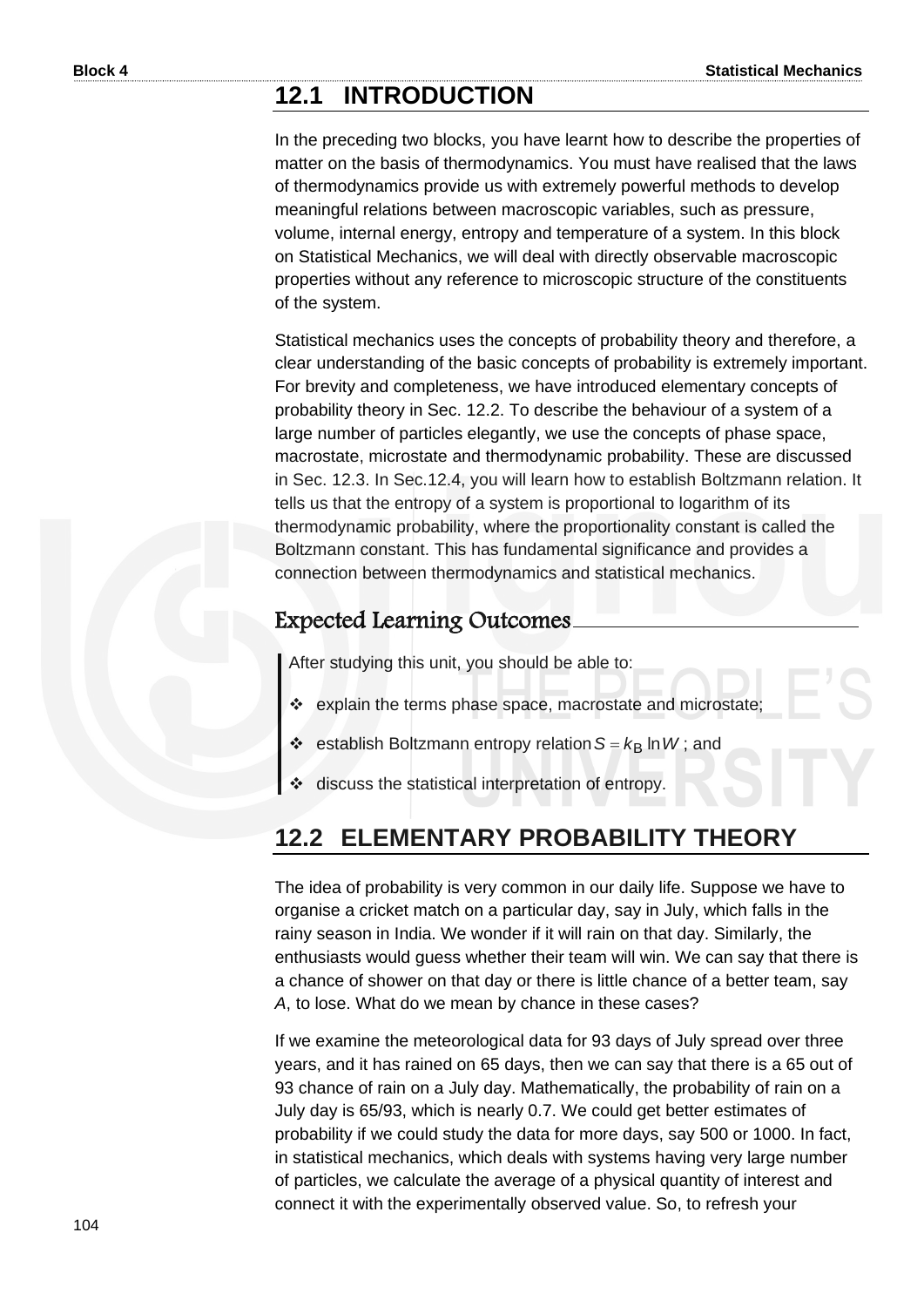knowledge of basic concepts of probability theory, we start by discussing basic terminology.

# **12.2.1 Basic Terminology**

In the example considered above, 'rain on a July day (R)' and 'no rain on a July day (NR)' are two possible weather conditions and represent two events. We denote the probabilities of their occurring as  $P(R)$  and  $P(NR)$ . Suppose that an event E can occur with N possible outcomes that are mutually exclusive and equally likely. Let n of these outcomes be favourable to the event. Then, the probability that event E will occur is  $P(E) = n/N$ . It also means that the event does not occur at  $N - n$  times and the probability of the event not occurring *P*( *E* ) is

$$
P(E')=\frac{N-n}{N}=1-P(E)
$$

Note that  $P(E) + P(E') = 1$ . That is, either *E* or *E'* would occur and the sum of the probabilities of an event occurring and not occurring is unity. The probability of an event which is certain is one.

To illustrate this point further, let us consider that we roll a dice. Obviously, the probability of getting 1 is 1/6 and the probability of not getting 1 is 5/6. This clearly shows that the sum of the probabilities of getting 1 and not getting 1 is unity.

Now suppose that  $E_1$  and  $E_2$  are two events. The probability that  $E_2$  occurs, given that  $E_{\scriptscriptstyle 1}$ has occurred already is called *conditional probability* of  $E_{\scriptscriptstyle 2}$  for given  $E_{\scriptscriptstyle 1}$ . It is written as  $\,P(E_{\scriptscriptstyle 2}^{}$  I  $E_{\scriptscriptstyle 1}^{})$ . However, if the occurrence (or non-occurrence) of  $E_{\text{1}}$ does not influence the occurrence of  $E_{\text{2}}$  , then  $P(E_2 | E_1) = P(E_2)$ ; and we say that  $E_1$  and  $E_2$  are independent events. If  $E_1$  denotes dense fog on a route and  $E_2$  denotes a train on that route running late, then occurrence of  $E_{\text{1}}$  does influence the occurrence of  $E_{\text{2}}$  and these events are said to be dependent.

The probability of two events  $E_{1}$  and  $E_{2}$  happening together is called *compound probability.* It is denoted as  $P(E_1, E_2)$  for the compound event  $(E_1, E_2)$ . When  $E_1$  and  $E_2$  are unrelated,  $P(E_1, E_2) = P(E_1)P(E_2)$ .

*Multiplication rule*: If an event can occur in *m* ways and another independent event can occur in  $n$  ways, then the events can occur jointly in  $m \times n$  ways.

This is illustrated in the following examples.

# *XAMPLE 12.1***: PROBABILITY OF INDEPENDENT EVENTS**

When a coin is tossed, there is equal chance of getting a head (H) or a tail (T). If we toss two coins, calculate the probability of getting (a) two heads; and (b) at least one head.

**SOLUTION** ◼ Tossing the first coin can have two possible outcomes, a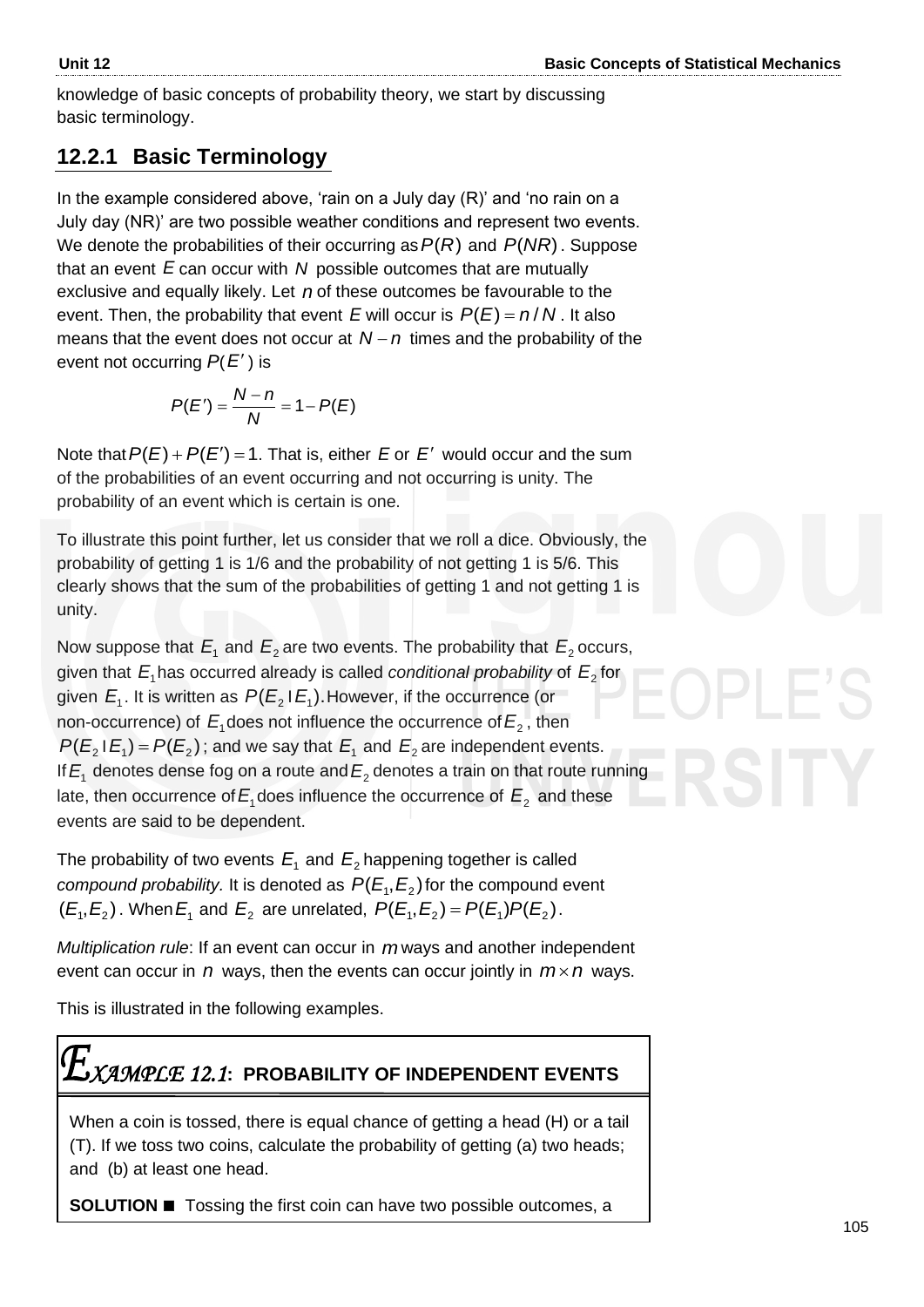head or a tail. Tossing the second coin will also have the same two outcomes. Moreover, these two events are independent. So, we can say that four possible outcomes – HH, HT, TH and TT – can occur with equal probability.

a) Note that two heads appear only in the first outcome. So, the

probability of getting two heads is  $\frac{1}{4}$  =  $\frac{1}{2} \times \frac{1}{2}$  $\bigg)$  $\left(=\frac{1}{2}\times\frac{1}{2}\right)$  $\overline{\phantom{0}}$  $\left(=\frac{1}{2}\right)$ 2 1 2 1 4  $\frac{1}{4} = \frac{1}{2} \times \frac{1}{2}$ .

b) At least one head appears in three outcomes. Therefore, the probability of getting at least one head is  $\frac{3}{4} = \left(\frac{1}{4} + \left(\frac{1}{4} + \left(\frac{1}{4}\right)\right)^2\right)$ J  $\overline{\mathsf{L}}$  $\left[ = \left( \frac{1}{4} \right) + \left( \frac{1}{4} \right) + \left( \frac{1}{4} \right) \right]$  $\left(\frac{1}{4}\right)$  $+$  $($  $\left(\frac{1}{4}\right)$  $+$  $($  $\left(\frac{1}{4}\right)$  $=\left($ 4 1 4 1 4 1 4  $\frac{3}{4}$ = $\left(\frac{1}{4}\right)+\left(\frac{1}{4}\right)+\left(\frac{1}{4}\right)$ .

# *XAMPLE 12.2***: MULTIPLICATION RULE**

When a fair dice is rolled, there is equal chance of getting any one of its six faces. When two fair dice are rolled, calculate the probability that both will show six.

**SOLUTION** ◼ Since a fair dice has equal chances of having one, two, three, four, five or six dots on the top, the probability that the first dice will

show six is 6  $\frac{1}{6}$ . Similarly, the probability of the second dice showing six is

6  $\frac{1}{6}$ . Since these two events are unrelated, the compound probability that

both dice will show six is  $\frac{1}{2} \times \frac{1}{2} = \frac{1}{20}$ . 36 1 6 1 6  $\frac{1}{2} \times \frac{1}{2} =$ 

Two events are said to be *mutually exclusive* when the occurrence of one excludes the other. For instance, 'rain on a July day' and 'no rain on a July day' are mutually exclusive.

# **12.2.2 Permutations and Combinations**

A **permutation** is an arrangement of a number of distinguishable objects chosen from a group in a definite order. For example, suppose three persons A, B and C are to be seated on two chairs. The chairs can be occupied in six ways as AB, BA, AC, CA, BC, CB. Each of these ways is a permutation.

The **number of permutations** of n objects taken r at a time is  $\frac{m}{2}$ .  $(n-r)!$ ! *rn n* −

It is denoted by the symbol  ${}^{n}P_{r}$ .

A **combination** is an arrangement of distinguishable objects out of a group, without regards to the order of selection. Two persons can be selected from A, B and C in only three ways: AB, BC and CA. Each of these is a combination.

The **number of combinations** of r objects chosen out of n is  $\frac{n!}{(n-1)!}$ . ! *n*

 $(n - r)! r!$  $n-r$ !! −

We denote this as  ${}^nC_r$ .

 $n! = n(n-1)(n-2)$ (*n* − 3)...3.2.1 and should be read as n factorial.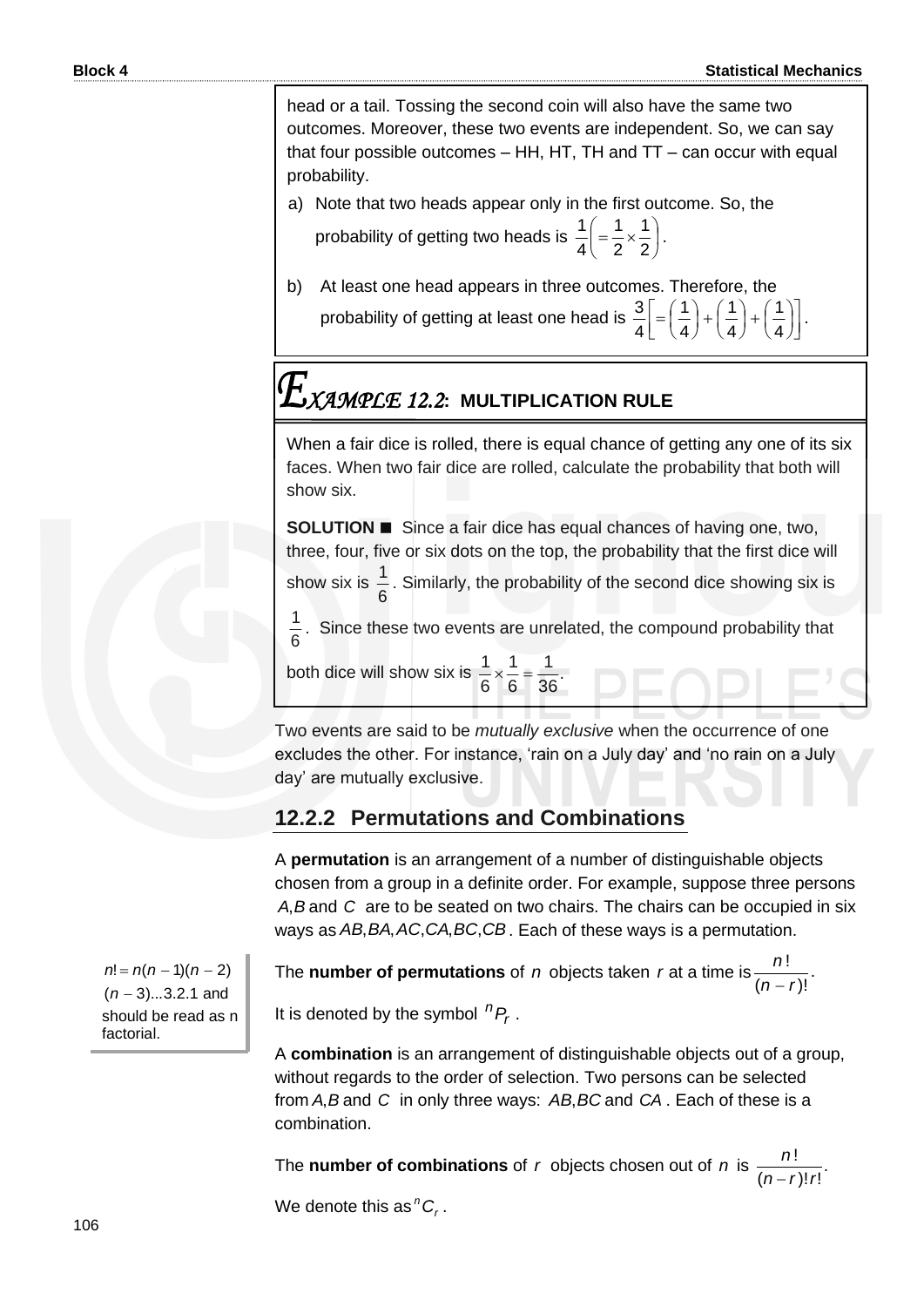These are binomial coefficients and occur in the expansion

$$
(x+y)^n = {^nC_0x^n} + {^nC_1x^{n-1}y} + {^nC_2x^{n-2}y^2} + ... + {^nC_ny^n}
$$
  
= 
$$
\sum_{r=0}^{n} {^nC_rx^{n-r}y^r}
$$
 (12.1)

where *n* and *r* are integers.

We would now like you to go through the following examples.

# *XAMPLE 12.3***: PERMUTATIONS**

In a classroom six vacant chairs with numbers are available and eight students want to attend a class. If only one student sits in each chair, in how many ways can the chairs be occupied by the students?

**SOLUTION ■** The required number is

$$
{}^{8}P_{6}=\frac{8!}{(8-6)!}=\frac{8!}{2!}=20160
$$

# *XAMPLE 12.4***: COMBINATIONS**

In a party, the host asks four guests out of a total of ten to sit at her table. In how many ways can she choose the four?

**SOLUTION** ◼ The required number is

210  $4 \times 3 \times 2 \times 1$  $10 \times 9 \times 8 \times 7$ 6! 4! 10!  $(10 - 4)!$  4! 10!  $\frac{10}{4} = \frac{10!}{40 \times 9 \times 0 \times 1} = \frac{10!}{6!4!} = \frac{10 \times 9 \times 0 \times 1}{4 \times 2 \times 2 \times 1} =$  $\times$  3  $\times$  2  $\times$  $=\frac{10!}{2!}=\frac{10\times9\times8\times1}{2!}$ −  $C_4 =$ 

# **12.2.3 Distribution of Random Variables**

When a variable associated with a statistical experiment can assume a number of values, each with a distinct probability, it is called a **random variable**. In a statistical experiment of throwing two dice, the sum of the numbers of dots shown on top of the dice is a random variable. The number of combinations giving rise to sums of 2, 3, 4, …,12, etc. are, respectively, 1, 2, 3, 4, 5, 6, 5, 4, 3, 2 and 1 giving a total of 36 combinations. These are listed in Table 12.1. The probabilities of getting 2, 3, 4 etc. are therefore, 1/36, 1/18, 1/12, 1/9, 5/36, 1/6, 5/36, 1/9, 1/12, 1/18 and 1/36, respectively. In general, if a variable x takes values  $x_1, x_2, x_3...x_n$  with probabilities  $f(x_1)$ ,  $f(x_2)$ ,  $f(x_3)$ ,...,  $f(x_n)$ , i.e., if  $P(x = x_i) = f(x_i)$ ,  $i = 1$  to *n*, then  $f(x)$  is called the **probability distribution** of *x*. It satisfies the following properties:

i)  $0 \le f(x_i) \le 1$ , i.e.,  $f(x)$  lies between 0 and 1, and (12.2a)

ii) 
$$
\sum_{1}^{n} f(x_i) = 1
$$
, which is the normalisation condition. (12.2b)

### **Table 12.1**: **Outcomes of throw of two dice**

| Sum | <b>Combinations</b>                                    |
|-----|--------------------------------------------------------|
| 2   | (1,1)                                                  |
| 3   | $(1.2)$ $(2.1)$                                        |
| 4   | (1,3), (3,1),(2,2)                                     |
| 5   | (1,4), (4,1), (2,3)<br>(3,2)                           |
| 6   | $(1,5)$ , $(5,1)$ , $(2,4)$<br>$(4,2)$ $(3,3)$         |
| 7   | $(1,6)$ , $(6,1)$ , $(2,5)$<br>$(5,2)$ $(3,4)$ $(4,3)$ |
| 8   | $(2,6)$ , $(6,2)$ , $(3,5)$<br>$(5,3)$ $(4,4)$         |
| 9   | $(3,6)$ , $(6,3)$ , $(4,5)$<br>(5, 4)                  |
| 10  | $(4,6)$ , $(6,4)$ , $(5,5)$                            |
| 11  | $(5,6)$ $(6,5)$                                        |
| 12  | (6, 6)                                                 |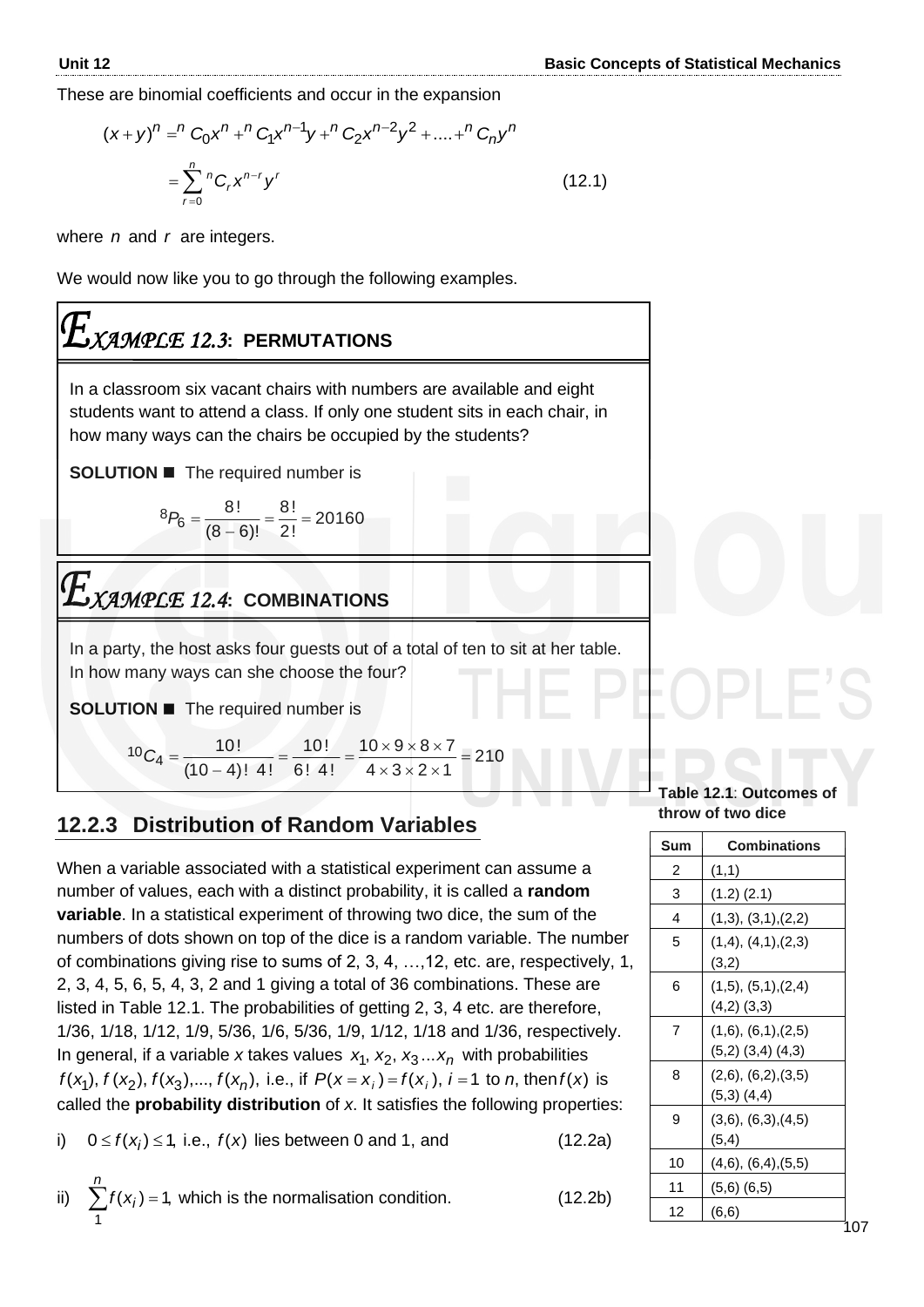The summation sign in condition (ii) above is valid only for discrete distributions pertaining to the events having distinct resultant values. For example, sum of number of dots shown by two dice will refer to integer values only between 2 and 12.

Now consider the distribution of weights of students in a school class. Here, the value of weight can be any number in a certain range, say, *a* to *b*, and will follow a continuous distribution. In the case of continuous distribution, the normalisation condition takes the following form:

$$
\int_{a}^{b} f(x)dx = 1
$$
\n(12.3)

when *x* can have any value between *a* and *b*. If there is no fixed range of values taken by the variable, the integration is carried out between  $-\infty$  and  $+\infty$ .

Once we know the distribution function of the variables in a system, we can use it to determine values of system parameters like average, standard deviation and variance. Let us now quickly review the relations representing these parameters.

Suppose that the variable x takes the set of values  $x_1, x_2, x_3,...x_n$  with probabilities  $f(x_1)$ ,  $f(x_2)$ ,  $f(x_3)$ ... $f(x_n)$ , respectively. Let  $x_i$  be the value of the variable of *i*th element of this distribution. Then the *average value* or *expectation value* of that variable is given by

$$
\langle x \rangle = \overline{x} = \sum_{i=1}^{n} x_i f(x_i) \qquad \qquad \boxed{\qquad \qquad}
$$
 (12.4)

For a continuous variable, the average is defined as

$$
\langle x \rangle = \overline{x} = \int_{-\infty}^{\infty} x f(x) dx
$$
 (12.5)

The square of the deviation of the value of the variable from the expectation value is expressed as the *variance* of the system and is defined as  $Var(x) = \langle (x - \overline{x})^2 \rangle = \langle x^2 \rangle - 2\langle x \rangle \overline{x} + \overline{x}^2 = \langle x^2 \rangle - \overline{x}^2$  (12.6) value is expressed as the *variance* of the system and is defined as

$$
Var(x) = \left\langle \left(x - \overline{x}\right)^2 \right\rangle = \left\langle x^2 \right\rangle - 2\left\langle x \right\rangle \overline{x} + \overline{x}^2 = \left\langle x^2 \right\rangle - \overline{x}^2 \qquad (12.6)
$$

where  $\left\langle x^{2}\right\rangle =\sum$ = = *n i*  $\langle x^2 \rangle = \sum x_i^2 f(x_i)$ 1  $\langle x_i^2 \rangle = \sum x_i^2 f(x_i)$ .

The positive value of the square root of variance is termed as *standard deviation*. This parameter is important because it gives us an estimate of the width of distribution.

It may be mentioned here that though probability theory arose out of simple dice games, its applications span a wide variety of situations and disciplines like physics, medicine, agriculture, biology, military, industrial engineering and other walks of life. For example, it is widely used in insurance sector. Have you ever thought how life insurance companies fix the premium to be paid by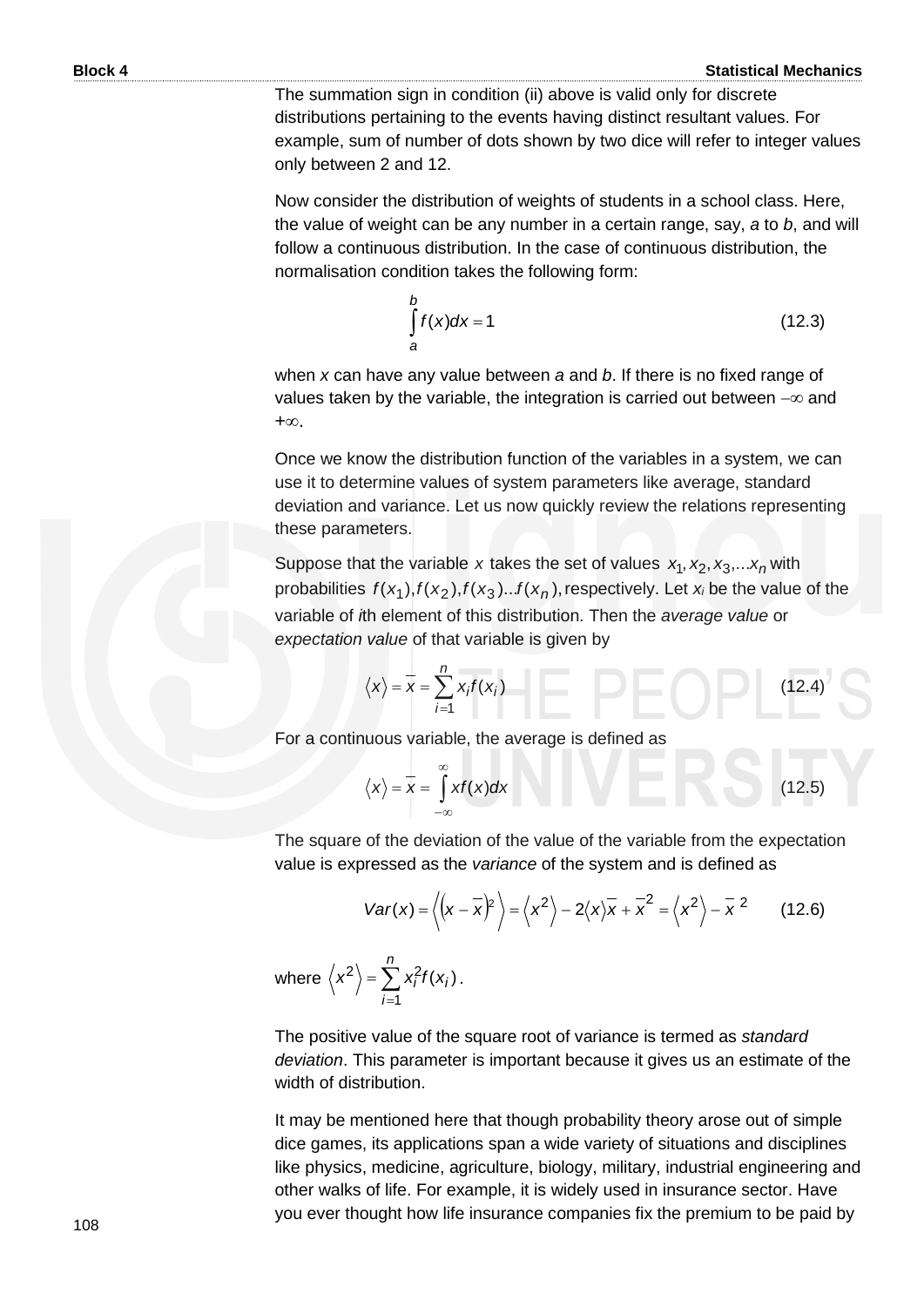Recap

the policy holders? They collect data on the average life expectancy of different age-groups in a country and use probability theory before fixing the premium. Similarly, predictions of poll surveys also use principles of probability theory.

In physics, we can use probability theory to predict the behaviour of a system. From the kinetic theory of gases, you know that when a system consists of a large number of identical particles, the observed behaviour of an individual element can be used to predict the behaviour of the entire system. In statistical mechanics, the probable behaviour of individual elements can be obtained from the observed properties of the entire system.

In the following sections, we elaborate upon this vital link between the behaviour of the elements of a physical system and the properties of the system as a whole. But before proceeding further, you may like to attempt an SAQ.

# *SAQ 1* –**Expectation value**

The velocities of gas molecules enclosed in a container follow the function  $f(v) = Av^2 e^{-v^2}$ . Obtain the expectation value of velocity, if *v* varies from 0 to  $\infty$  .

Let us now summarise the basic terminology used in statistics and discussed in this section.

# **BASIC TERMINOLOGY IN STATISTICS**

- Permutation represents the number of ways in which we can make ordered choices of *r* out of *n* distinguishable objects:  ${}^{n}P_{r} =$  $(n-r)!$ ! *rn n* −
- Combination represents the number of ways in which we can make choices of *r* out of *n* distinguishable objects without bothering about their order:  $(n-r)!$  r! !  $n-r$ )! *r*  $n_{C_r} = \frac{n}{\sqrt{n}}$ − =
- Probability distribution of a random variable *x* satisfies the conditions:

$$
0 \le f(x_i) \le 1 \quad \text{and} \quad \sum_{1}^{n} f(x_i) = 1
$$

• Expectation values of *x* for discrete and continuous distributions are given by, respectively,

$$
\langle x \rangle = \overline{x} = \sum_{i=1}^{n} x_i f(x_i)
$$
 and  $\langle x \rangle = \overline{x} = \int_{-\infty}^{\infty} x f(x) dx$ 

• Variance of *x* is defined as:  $Var(x) = \langle (x - \overline{x})^2 \rangle = (x^2) - (\overline{x})^2$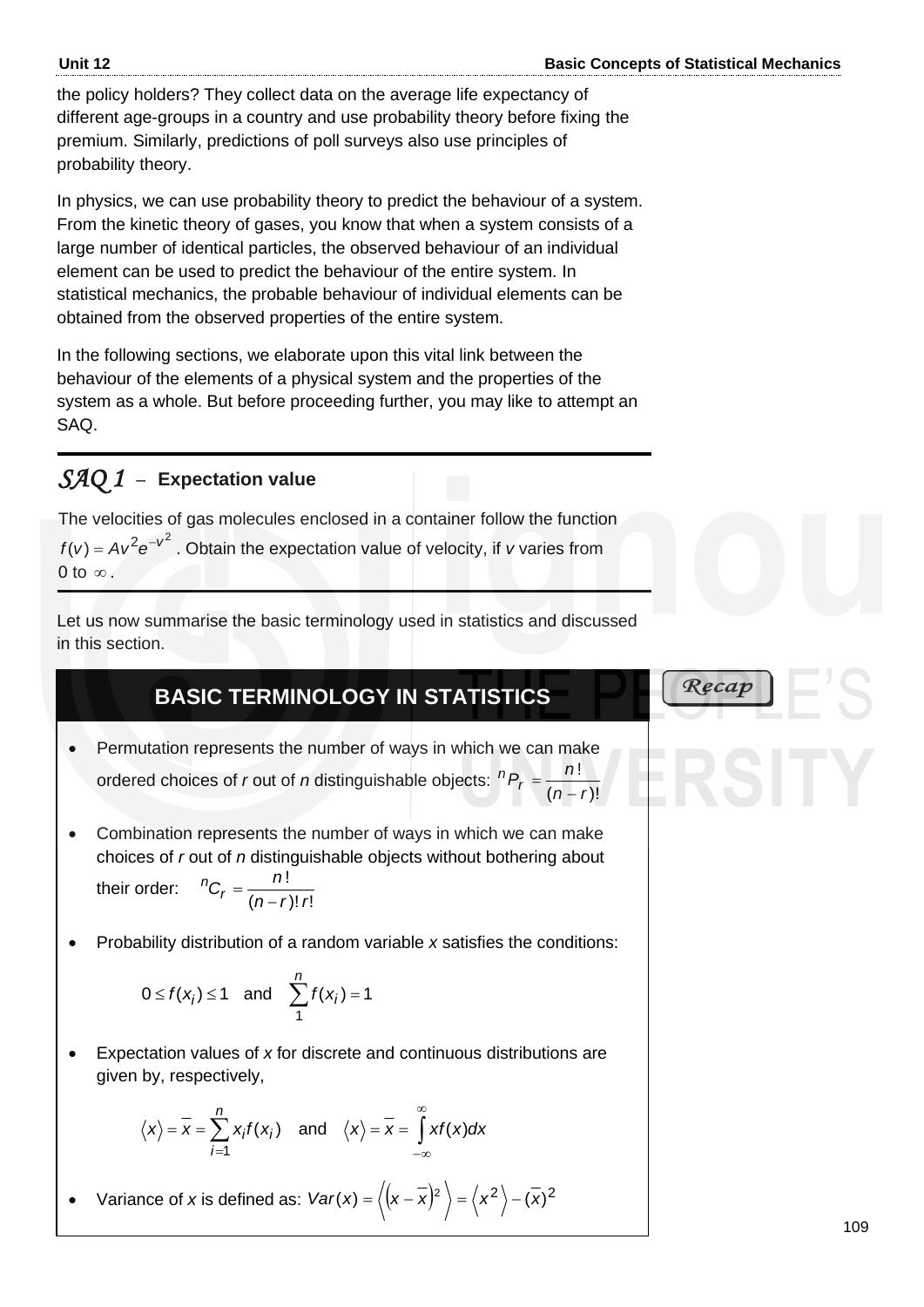# **12.3 DESCRIPTION OF A SYSTEM IN EQUILIBRIUM**

Consider a gas of *N* molecules occupying volume *V* at a temperature *T*. Suppose that we know the positions and velocities of all the particles at a given instant of time. Then by solving Newton's equations of motion for all particles individually, it should be possible to determine how the system evolves. But *N* is a very large number  $($   $\sim$  10<sup>26</sup> for one kmol). Hence, calculations, though possible in principle, will be extremely cumbersome. Even the present-day supercomputing machines will take time to solve them.

Due to such complications we prefer to give thermodynamic description of a system at macroscopic level, without referring to its microscopic details. A major advance in this direction was made by Gibbs (1839-1903). He coined the name **statistical mechanics** for the branch of physics which deals statistically with systems consisting of a large number of particles. Instead of looking at each individual molecule, we treat the collection as a whole and try to compute average properties. Statistical mechanics is not just restricted to molecules but can also be applied to quantum particles like photons.

We begin by discussing how a system can be described mathematically.

# **12.3.1 Basic Concepts**

We know that the position of an object in a plane, such as an ant on a table, can be specified completely by giving its Cartesian coordinates (*x, y*) with respect to a set of Cartesian axes. (It is like specifying the latitude and longitude of a place on a map.) Similarly, the position of an object in space, like a bird flying in a garden, can be described by the (*x, y, z*) coordinates.

Let us consider the motion of a particle along a straight line (Fig. 12.1a). The mechanical state of the particle at any instant is given by its position *x* from a

fixed point *O* on the straight line and its velocity *vx* = *dt*  $\frac{dx}{dt}$  at that instant.



### **Fig. 12.1**: **a) Motion of a particle along a straight line; b) phase space for one- dimensional motion.**

However, it is more desirable to work with momentum  $p_x(=mv_x)$  instead of velocity (see margin remark). And the state of the particle at any instant is completely specified classically at a particular instant if its position and momentum are known. It may be represented by a point P on a two dimensional hypothetical space, whose coordinate axes are *x* and *px*

(Fig. 12.1b). The space so defined is called the **phase space** of the system, *P* is called the **phase point** and such a representation is called a *phase space* 

In your higher classes you will study in Classical Mechanics that the position and momentum of an object form a pair of canonically conjugate variables.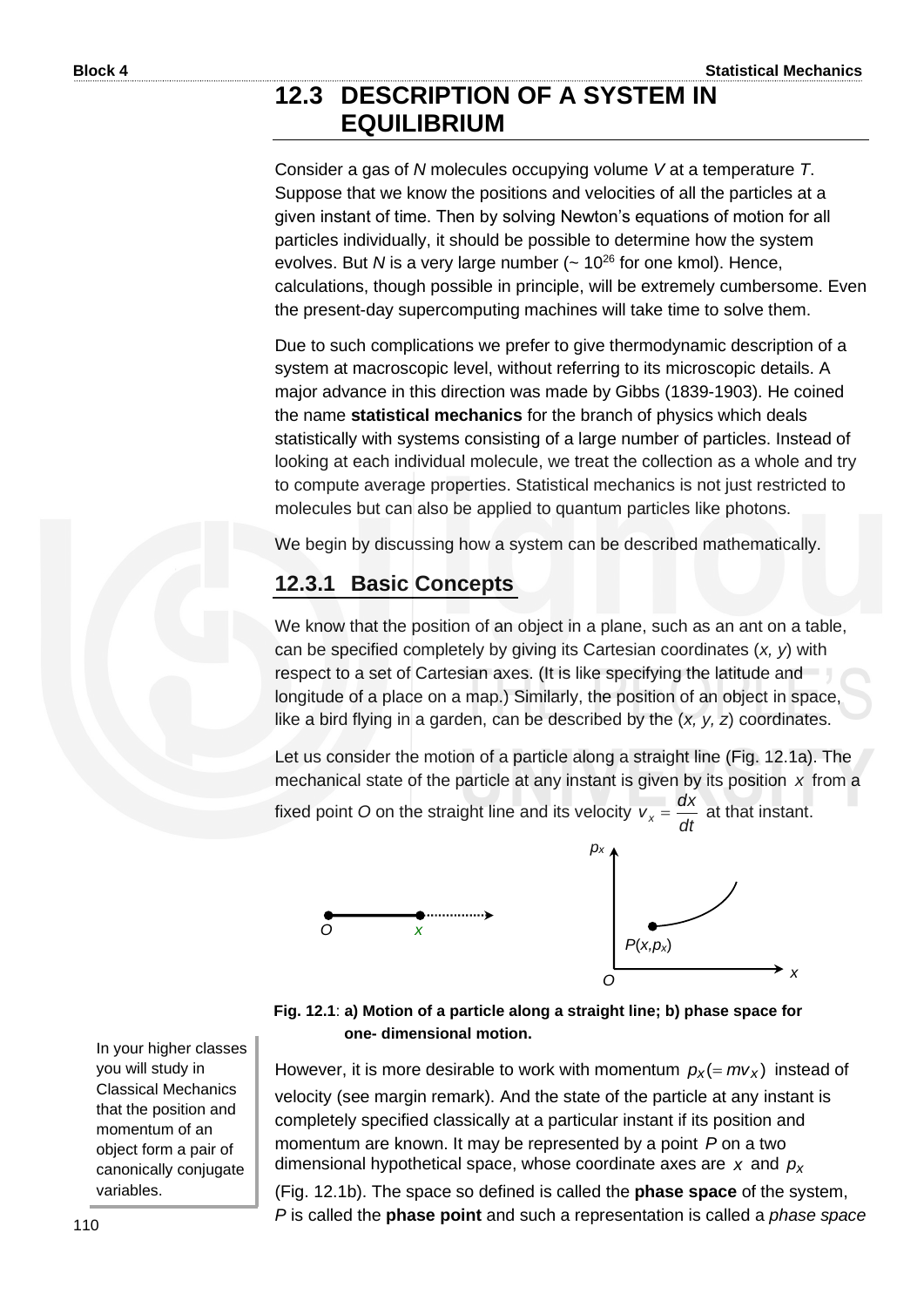*diagram.* With the passage of time, the point *P* traces out a certain trajectory in the phase space. In the phase space diagram, the state of the particle is referred to as the *phase*, and the trajectory as the *phase path*.

When a particle moves in space, we need three position coordinates (*x*,*y*,*z*) and three components of momentum $(\rho_x, \rho_y, \rho_z)$ . In other words, we require six numerical quantities  $(x, y, z, \rho_x, \rho_y, \rho_z)$  to specify the state of a particle in space at a particular instant and we have to define a 6-D phase space. (Fig. 12.2 only gives a symbolic representation of such a space.) It is referred to as the μ-space. The state of translational motion of a molecule at any instant is completely specified by a representative point in this hypothetical space.

If we divide the phase space into small six-dimensional cells of sides  $\Delta$ x, $\Delta$ y, $\Delta$ z, $\Delta$ p<sub>x</sub>, $\Delta$ p<sub>y</sub>, $\Delta$ p<sub>z</sub>, the volume of each of these cells is

$$
\Delta H = \Delta x \Delta y \Delta z \Delta p_x \Delta p_y \Delta p_z \tag{12.7}
$$

These considerations can be easily extended to a *N* particles such as molecules of a gas moving in space. To specify the state of these molecules in 6-D space, we need 6N coordinates; 3N for positions and 3N for momenta:

$$
(x_1, y_1, z_1, x_2, y_2, z_2...x_N, y_N, z_N)
$$
 and  $(p_{1x}, p_{1y}, p_{1z}, p_{2x}, p_{2y}, p_{2z}...p_{Nx}, p_{Ny}, p_{Nz})$ 

However, for ease in writing, it is customary to use generalised coordinates,  $(q_1, q_2, ..., q_{3N})$  and  $(p_1, p_2, ..., p_{3N})$  to denote positions and momenta, respectively. Then the state of the system is given by a point (*q*1, *q*2, …, *q*3*<sup>N</sup>*, *p*1, *p*2, …, *p*3*<sup>N</sup>*) in 6*N*-dimensional phase space. Note that position and momentum change with time. So, all these points may undergo extremely complicated motions in this space.

Note that the notion of phase space provides geometrical framework to statistical mechanics and helps to minimise abstraction. You will agree that it is not possible to draw such a space and for this reason, phase space should be considered a purely mathematical concept.

# *SAQ 2* –**Phase space**

Suppose that *N* molecules of hydrogen are free to move in free space. These molecules have two rotational degrees of freedom also. What will be the dimensions of the phase space?

Suppose that this *N-*particle system is confined to a volume *V* and the total internal energy of the system is *U*. By describing the system in terms of the macroscopic quantities *N*, *V*, *U* we are giving what is known as a **coarse-grained** description of the system. In other words, the triplet (*N*, *V*, *U*) defines a macrostate of the system. But in statistical mechanics, we intend to derive the **macroscopic** properties from the knowledge of the constituents of the system. To achieve this end, we proceed as follows:

We divide the phase space into small elements or 'cells' of volume (refer to Fig. 12.3):



**Fig. 12.2: Symbolic representation of μ-space.**

### **-space**

When we consider the phase space for entire system (comprising *N* particles) this 6*N*dimensional space is referred to as gamma  $(\Gamma)$  space.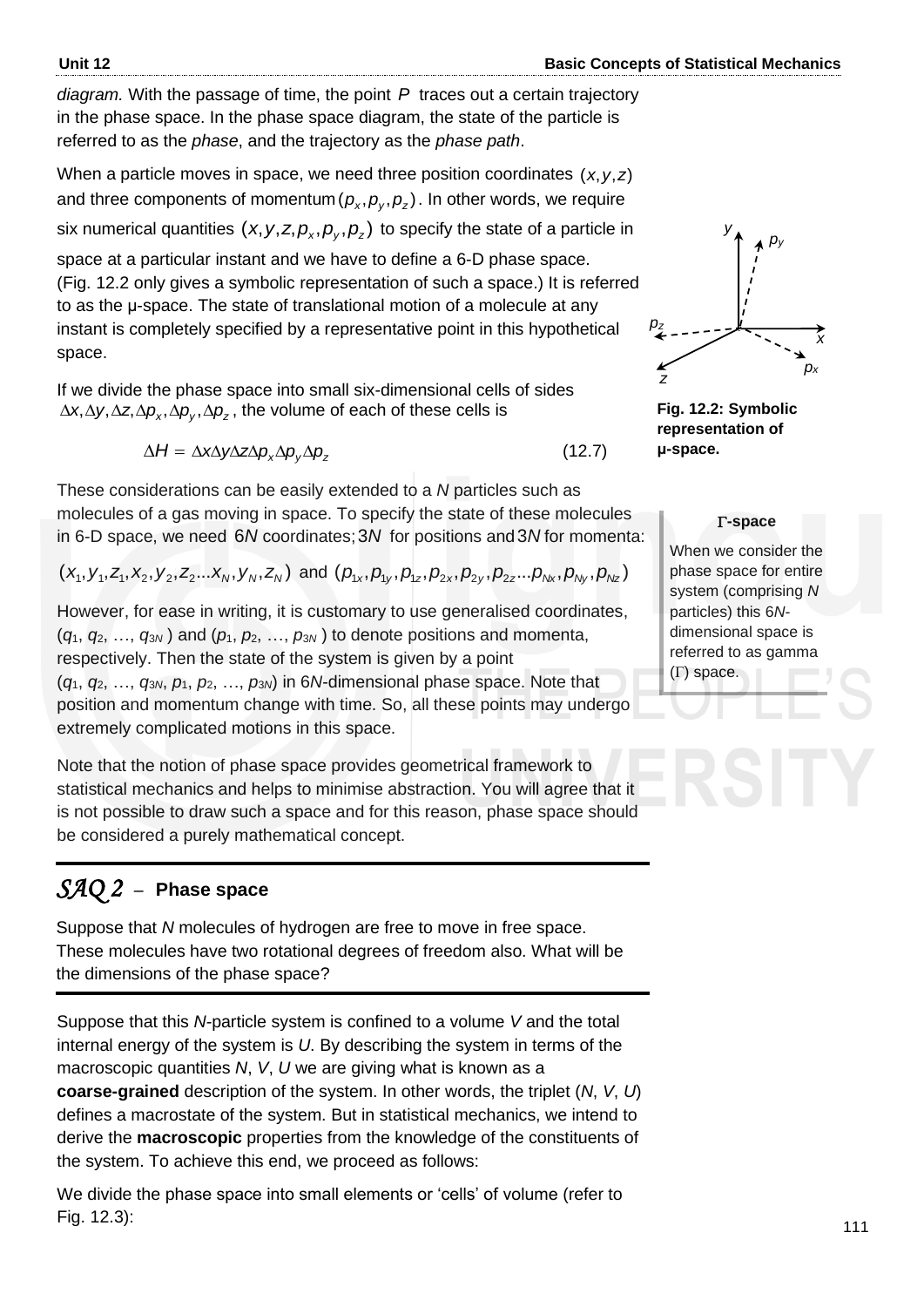$$
\Delta\Gamma = \Delta q_1 \Delta q_2 ... \Delta q_{3N} \Delta p_1 \Delta p_2 \Delta p_{3N} = \prod_i^{3N} \Delta q_i \Delta p_i
$$
 (12.8)

*i*

where the symbol  $\prod$  signifies product of all terms from  $i = 1$  to  $i = 3N$ .

For the simple case of a single particle moving in a straight line, we can write  $\Delta \Gamma = \Delta q \Delta p$ . This is shown in Fig. 12.3.



### **Fig. 12.3**: **Two-dimensional phase space divided into cells of 'volume'** Δ*q* Δ*p***.** • **is the phase point representing a particle**

Imagine the cells to be numbered 1, 2, ... and let  $n_1$ ,  $n_2$ , ... denote the populations of the various cells. In other words, there are  $n_1$  phase points occupying cell 1,  $n_2$  occupying cell 2, and so on. Any phase point will lie in one of the cells. If we specify the **number** of phase points in each cell, we define a **macrostate** of the system. But specification of exactly *which* particles are in which particular cell, defines a **microstate**. Obviously, many different microstates can correspond to the same macrostate. We illustrate this by a simple example.

# *XAMPLE 12.5***: MACROSTATES AND MICROSTATES**

Suppose there are three cells in phase space labelled 1, 2, 3, and two particles, *A* and *B*. Enumerate the different macrostates and the microstates corresponding to each of them.

**SOLUTION** ◼ There are six possible macrostates:

| cells | $\bf{(\mathbf{i})}$ | (ii) | (iii) | (iv) | (v) | (vi) |
|-------|---------------------|------|-------|------|-----|------|
|       | АB                  |      |       |      | А   | А    |
| 2     |                     | AB   |       | Α    |     | В    |
| 3     |                     |      | AB    | В    | B   |      |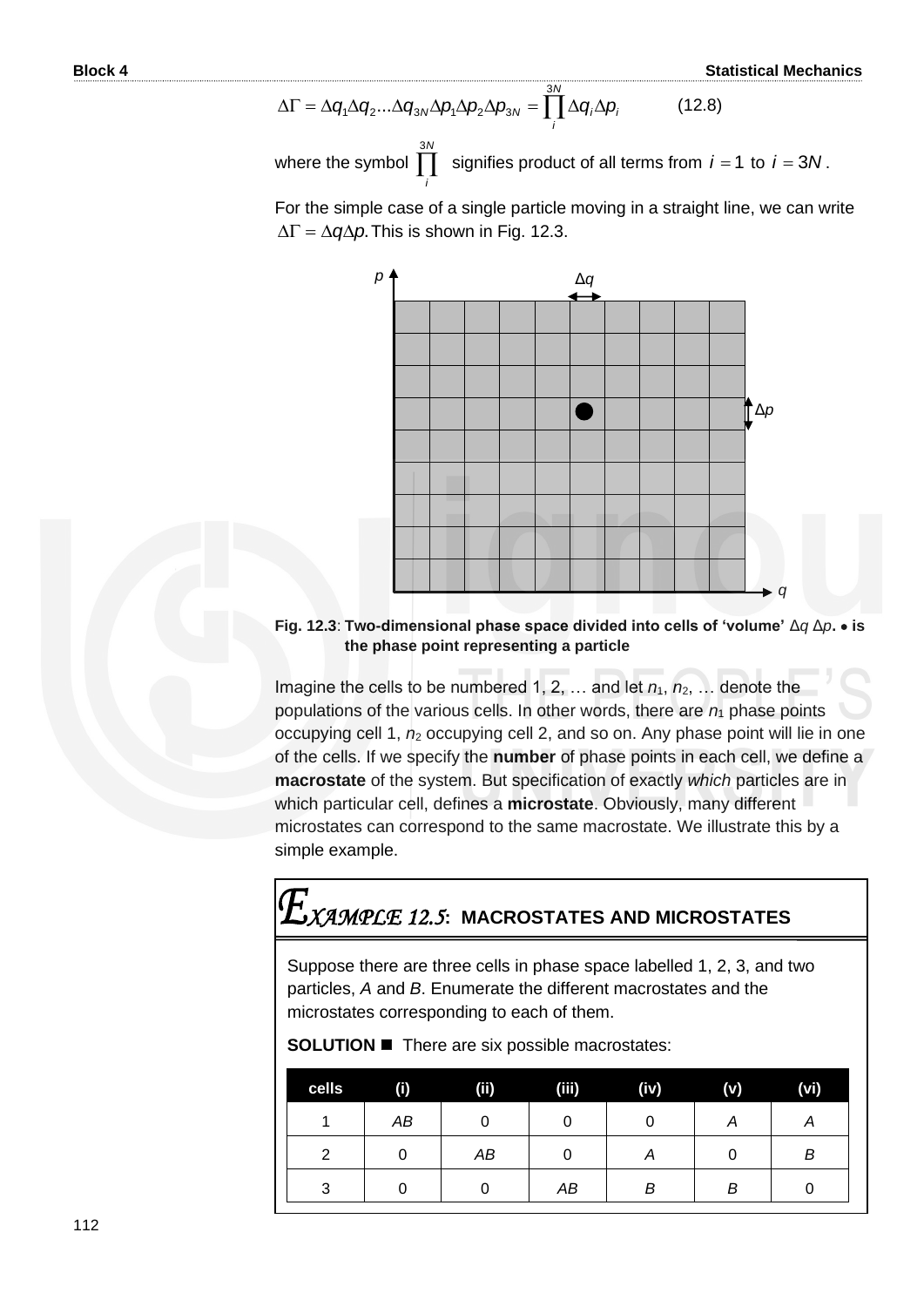Recap



# *SAQ 3* –**Macrostates and microstates**

Suppose two indistinguishable particles are to be placed in four cells. Enumerate the possible macrostates and the corresponding microstates.

Before proceeding further, let us revise what you have learnt in this section.

# **MACROSTATES AND MICROSTATES**

- Phase space is a hypothetical space depicting the position and momentum of a particle. For an *N* particle system, the phase space has 6*N* dimensions. It provides a geometrical framework to statistical mechanics.
- Macrostate can be described by specifying the quantities determined by macroscopic measurements.
- Microstate of a system describes the minute details about the particles occupying the cells in phase space.

In statistical mechanics, we always seek the number of microstates corresponding to a given macrostate (*N, V, U*). It is called **thermodynamic probability** or **statistical weight** of the macrostate and is denoted by *W* (*N, V, U*). You will agree that *W* can assume a very large value; the minimum value being one. The question now arises: Is it related to any thermodynamic variable? In fact, yes, and the variable is entropy. You will observe that the relation between the entropy *S* and the thermodynamic probability *W* provides a bridge between microscopic and macroscopic view points and forms the basis of entire statistical mechanics. You will now learn how to establish this relation.

# 113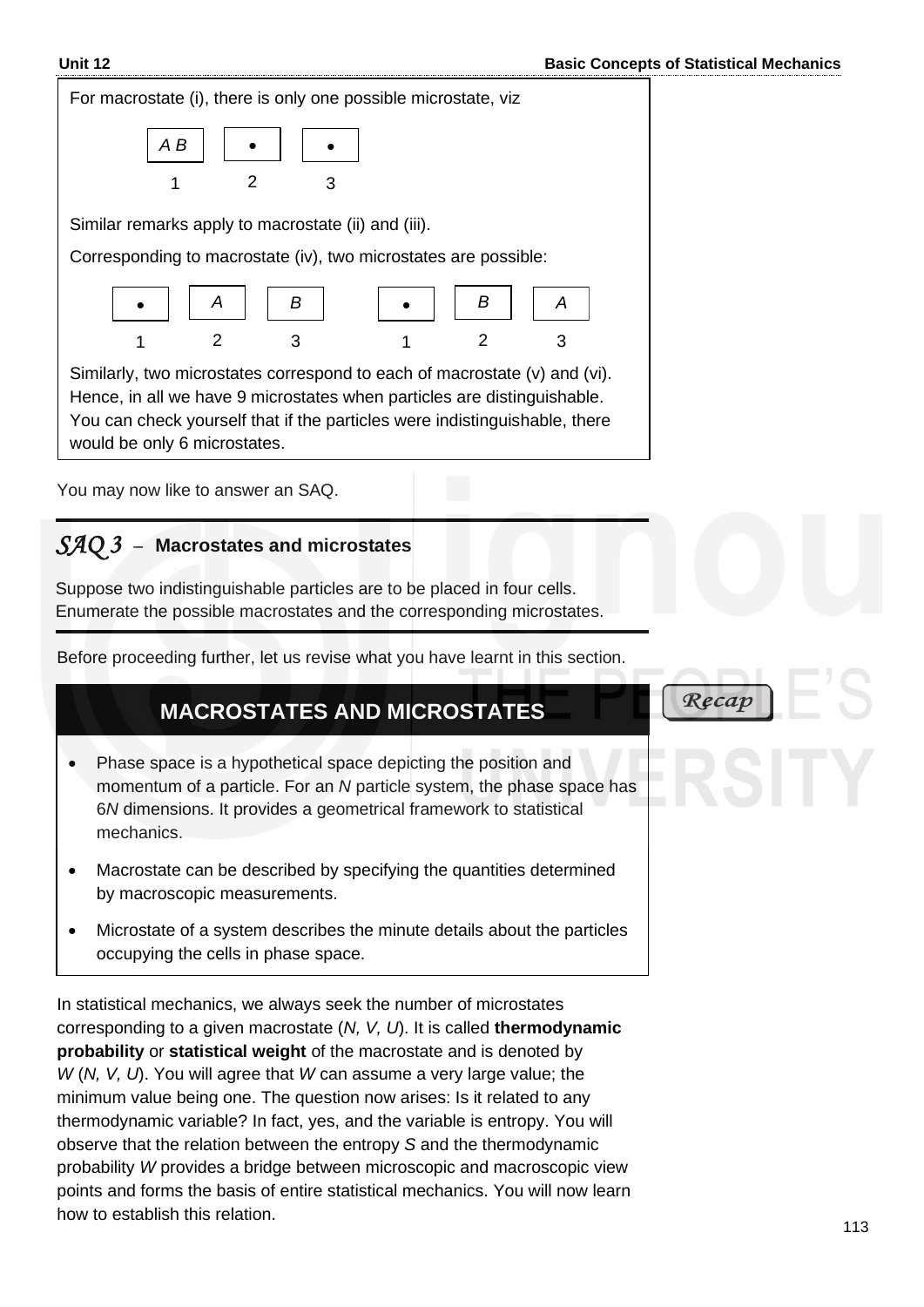# **12.4 ENTROPY AND PROBABILITY**

In Unit 9, you have learnt that entropy characterises disorder in a system. Since equilibrium is the most disordered state (because we lose all information about the initial conditions, except the conserved variables), the entropy of a system in equilibrium is maximum. From the discussion so far, we can also say that equilibrium is the most probable state. That is, at equilibrium both entropy and thermodynamic probability tend to be maximum and there seems to exist some connection between them. Mathematically, we express it as

$$
S = f(W) \tag{12.9}
$$

The nature of the function f is unknown at this stage but we shall soon establish it. Let us now consider two completely independent systems having entropies S<sub>1</sub> and S<sub>2</sub>. We know that entropy is an extensive (additive) quantity. This means that the entropy of the combined system will be the sum of the entropies of individual systems:

$$
S = S_1 + S_2 \tag{12.10}
$$

On the other hand, if  $W_1$  and  $W_2$  are probabilities of the individual systems, the probability of the combined system is equal to the product of probabilities of individual systems, since these are independent. Then we can write

$$
W = W_1 \times W_2 \tag{12.11}
$$

Physically, we can say that for every microstate of one system, the other system can exist in any one of its possible microstates.

We now determine the form of the function f using the information provided by Eqs. (12.10) and (12.11). We expect the function *f* to be such that *S* increases with *W* and translates a product into a sum. Mathematically, we can write

$$
S_1 + S_2 = f(W_1) + f(W_2) = f(W_1W_2)
$$
 (12.12)

Proceeding further, we take partial derivatives of both sides of Eq. (12.12) with respect to  $W_1$  keeping  $W_2$  fixed:

$$
\left(\frac{\partial f(W_1)}{\partial W_1}\right)_{W_2} + \left(\frac{\partial f(W_2)}{\partial W_1}\right)_{W_2} = \left(\frac{\partial f(W_1 W_2)}{\partial W_1}\right)_{W_2}
$$
(12.13)

Since  $f(W_1)$  is a function of only  $W_1$ , its partial derivative with respect to  $W_1$ will be equal to its total derivative. Therefore, the first term on the left-hand side of Eq. (12.13) can be expressed as

$$
\left(\frac{\partial f(W_1)}{\partial W_1}\right)_{W_2} = \frac{df(W_1)}{dW_1}
$$
\n(12.14)

The partial derivative of  $f(W_2)$  with respect to  $W_1$  is zero, since it does not depend on *W*1 . Therefore, the second term on the left-hand side of Eq.(12.14) drops out.

The partial derivative of  $f(W_1W_2)$  with respect to  $W_1$ , is equal to the total derivative of  $f(W_1W_2)$  with respect to its argument, multiplied by the partial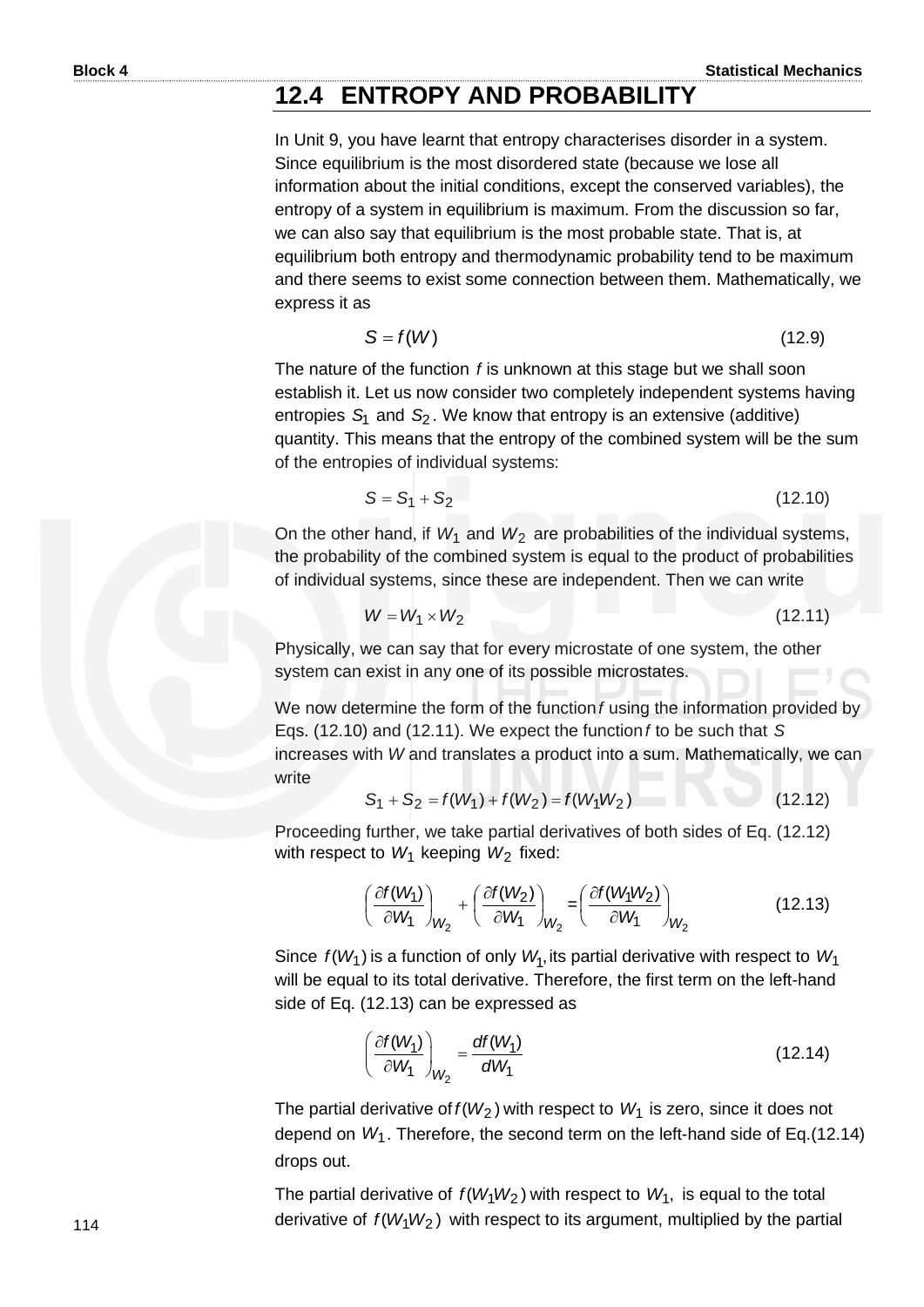derivative of its argument with respect to  $W_1$  , which is simply the constant  $\,W_2.$ 

Thus, we can write

us, we can write  
\n
$$
\left[\frac{\partial f(W_1, W_2)}{\partial W_1}\right]_{W_2} = \frac{df(W_1, W_2)}{d(W_1W_2)} \frac{\partial (W_1W_2)}{\partial W_1} = W_2 \frac{df(W_1W_2)}{d(W_1W_2)} = W_2 f'(W_1W_2)
$$
\n(12.15)

where we have denoted the derivative of  $f(W_1W_2)$  with respect to its argument  $W_1W_2$  by  $f'(W_1W_2)$ . On combining Eqs. (12.14) and (12.15) with Eq. (12.13), we get

$$
\frac{df(W_1)}{dW_1} = W_2 f'(W_1 W_2)
$$
\n(12.16)

Similarly, we differentiate Eq. (12.12) with respect to  $W_2$ , keeping  $W_1$  fixed. Following the same line of reasoning, we can show that

$$
\frac{df(W_2)}{dW_2} = W_1 f'(W_1 W_2)
$$
\n(12.17)

We now multiply Eq. (12.16) by 
$$
W_1
$$
, and Eq. (12.17) by  $W_2$ . This gives  
\n
$$
W_1 \frac{df(W_1)}{dW_1} = W_2 \frac{df(W_2)}{dW_2} = W_1 W_2 f'(W_1 W_2)
$$

Note that in this expression, the first term is a function of only  $W_1$  and the second term is a function of only *W*<sub>2</sub>. Hence, we can write

$$
W_1 \frac{df(W_1)}{dW_1} = W_2 \frac{df(W_2)}{dW_2} = \text{constant, say } k \tag{12.18}
$$

We can readily integrate it to obtain

$$
f(W_1) = k \ln W_1 + C_1
$$
 (12.19a)  

$$
f(W_2) = k \ln W_2 + C_2
$$
 (12.19b)

where  $C_1$  and  $C_2$  are constants of integration. In general, we can write

$$
f(W) = S = k \ln W + C \tag{12.20}
$$

Note that the function *f* is logarithmic and constant *k* is same for all systems. This relation was derived by Boltzmann but he did not determine the nature of the constants k and C. Subsequently, Planck used the fact that at absolute zero, the entropy is zero and  $W = 1$  so that the constant  $C$  can be taken to be zero. Moreover, he identified W as thermodynamic probability. The constant *k* was identified as Boltzmann constant *k*<sub>B</sub>, which has value 1.38×10<sup>-23</sup>JK<sup>-1</sup>. Hence, Eq. (12.20) can now be rewritten as

$$
S = k_{\text{B}} \ln W \tag{12.21}
$$

Eq. (12.21) is called *Boltzmann relation* and is one of the most fundamental relations of statistical mechanics. It states that the entropy of a system is proportional to the logarithm of its thermodynamic probability. Statistically speaking, the universe always tends to change towards a more probable



**Ludwig Eduard Boltzmann** (1844 – 1906), an Austrian physicist, was famous for his contributions to the field of statistical mechanics; the most significant being applications of probability theory to understand the behaviour of molecular systems. He was one of the most important advocates of atomic theory when it was still in its nascent stages. The relation  $S = k \ln W$  is engraved on his resting place in the central cemetery in Vienna, Austria. (Picture source: https://commons.wikimedia.o rg/wiki/File:Boltzmann\_1056 6.jpg.)

and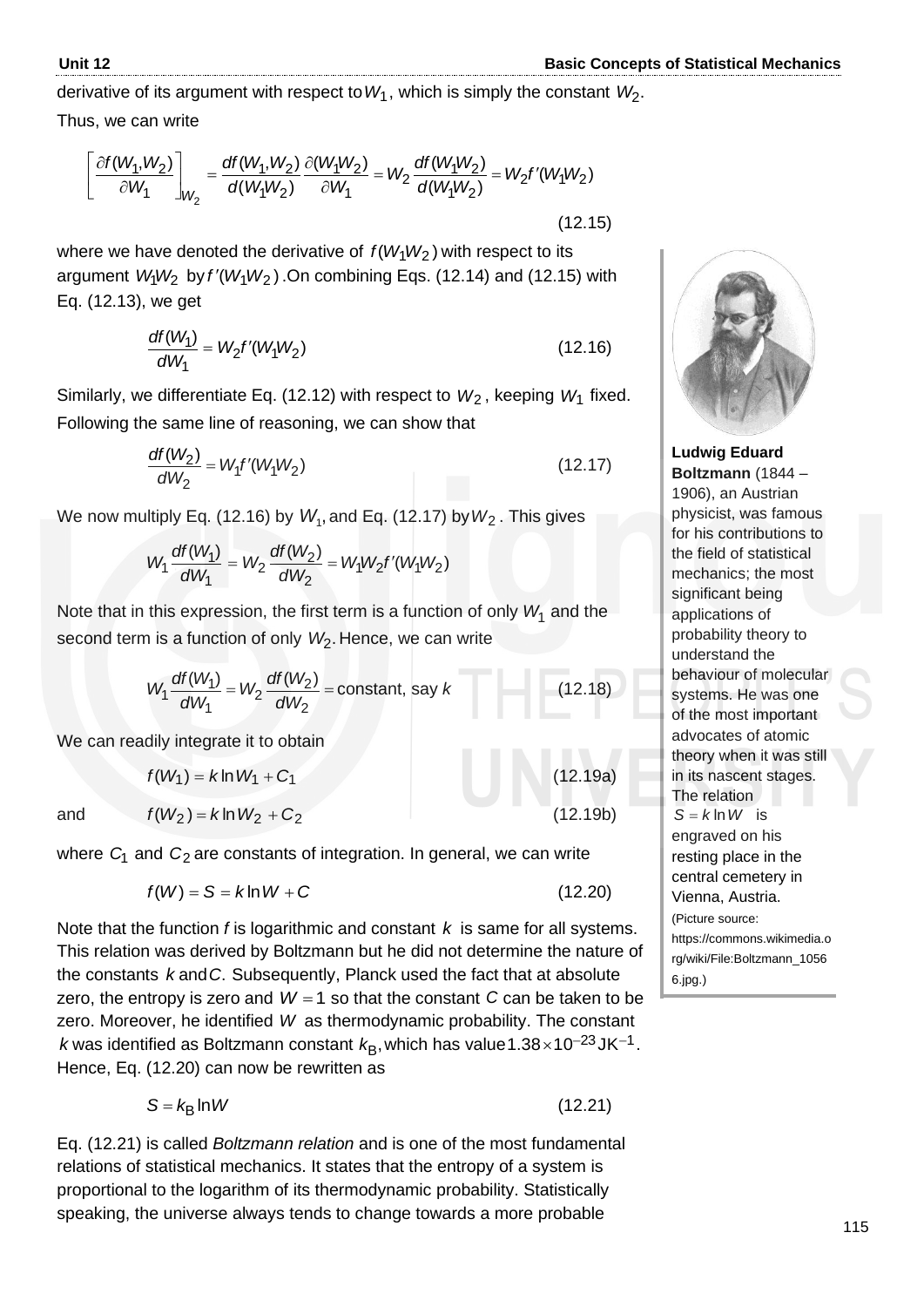state. It may be mentioned here that Eq. (12.21) opened the way for a more direct and elegant application of the techniques of probability theory to study widely diverse systems and obtain their thermodynamic properties. You may now like to answer an SAQ.

# *SAQ 4* –**Thermodynamic probability and entropy**

Two systems have thermodynamic probabilities of 1.5 $\times$ 10<sup>28</sup> and  $2.0 \times 10^{27}$ , respectively. Calculate the total thermodynamic probability, when these two systems interact with each other. Also calculate the entropies of individual systems as well as their composite system and verify Boltzmann relation.

Let us summarise the important result of this section. .

### Recap

# **BOLTZMANN RELATION**

The relation  $S = k_B \ln W$  connects thermodynamic probability and entropy. Effectively, it correlates statistical mechanics with thermodynamics

# **12.4.1 Statistical Interpretation of Entropy**

Statistically speaking, the entropy of a system consisting of a very large number of particles is proportional to the natural logarithm of the total number of microstates available to the system. Therefore, if only one microstate is available to an assembly, we have  $W = 1$ , and  $\text{Im } W = 0 = S$ . The state of each particle can be uniquely specified and the system is said to be perfectly ordered. However, if more than one energy states become available to the system,  $W > 1$  and  $S > 0$ . It means that the system has become disordered and we cannot specify the state of each particle uniquely. Therefore, thermodynamic probability (or entropy) of a system may be construed as a measure of disorder in the system.

The statistical interpretation of entropy helps us to gain greater insight into the meaning of absolute zero. In Unit 10, you have learnt Planck's statement of the third law of thermodynamics. It states that the equilibrium entropies of all systems tend to zero as temperature approaches absolute zero, i. e.,  $S \rightarrow 0$ as  $T \rightarrow 0$ . Therefore, we can say that a system in equilibrium is perfectly ordered at absolute zero. Let us now summarize what you have learnt in this unit.

# **12.5 SUMMARY**

| Concept            | <b>Description</b>                                                                                                                                         |  |  |  |  |  |
|--------------------|------------------------------------------------------------------------------------------------------------------------------------------------------------|--|--|--|--|--|
| <b>Phase space</b> | ■ Phase space is a purely mathematical device, which provides some<br>sort of geometrical framework to statistical mechanics and minimises<br>abstraction. |  |  |  |  |  |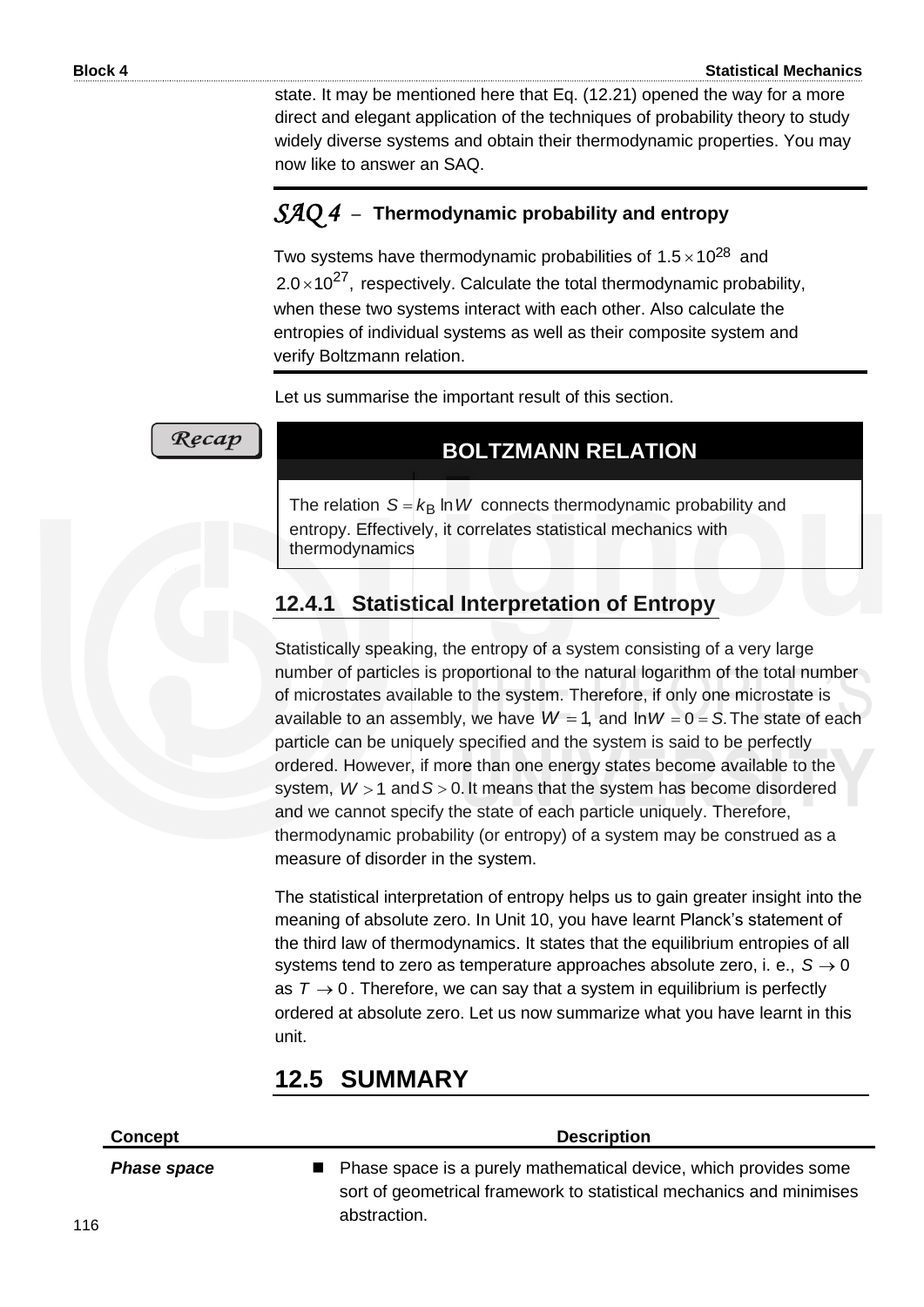| Unit 12                   | <b>Basic Concepts of Statistical Mechanics</b>                                                                                                                                                                                  |
|---------------------------|---------------------------------------------------------------------------------------------------------------------------------------------------------------------------------------------------------------------------------|
| <b>Macrostate</b>         | ■ The macrostate of a system is that state which can be described by<br>specifying only those quantities which can be determined by<br>macroscopic measurement, without any reference whatsoever to the<br>microscopic details. |
| <b>Microstate</b>         | Microstate of a system describes the minutest details of the cells<br>occupied by the constituent particles.                                                                                                                    |
| <b>Boltzmann relation</b> | Entropy and thermodynamic probability are connected through<br>Boltzmann relation $S = k_B \ln W$ , where $k_B$ is Boltzmann constant.                                                                                          |

# **12.6 TERMINAL QUESTIONS**

- 1. Draw the phase space for a linear harmonic oscillator.
- 2. Draw the phase space for a particle having energy *E* and constrained to move in one dimension in the range [0, *L*].

# **12.7 SOLUTIONS AND ANSWERS**

# **Self-Assessment Questions**

1. It is given that  $f(v) = Av^2 e^{-v^2}$ 

Expectation value is 
$$
\langle v \rangle = \int_{0}^{\infty} vf(v) dv
$$

Substituting the expression for *f*(*v*) in Eq. (i), we get,

$$
\langle v \rangle = \int_{0}^{\infty} A v^3 e^{-v^2} dv
$$

If we substitute  $v^2 = x$  and  $2vdv = dx$  in Eq. (ii), we get

$$
\langle v \rangle = A \int_{0}^{\infty} x e^{-x} dx = \Gamma(2) = 1
$$
 (read the margin remark)

Hence,  $\langle v \rangle$  = A.

- 2. The total number of degrees of freedom for a particle moving in space and having two rotational degrees of freedom will be 3+2=5. Therefore, the phase space will be 10 *N* dimensional.
- 3. The possible macrostates are:

|                | (i) | (ii) | (iii) | (iv) | (v) | (vi) | (vii) | (viii | (ix) | (x) |
|----------------|-----|------|-------|------|-----|------|-------|-------|------|-----|
| n <sub>1</sub> | 2   | 0    | 0     | 0    |     |      | 0     |       | 0    |     |
| n <sub>2</sub> | 0   | 2    |       | 0    |     |      | 0     | 0     |      |     |
| n <sub>3</sub> | 0   | 0    | 2     | 0    | 0   |      |       | 0     |      |     |
| $n_4$          | 0   | 0    |       | 2    | 0   |      |       |       |      |     |

For the above listed 10 macrostates, there is only one microstate associated with each macrostate.

4. Thermodynamic probability of first system,  $W_1 = 1.5 \times 10^{28}$ 

Thermodynamic probability of second system,  $W_2 = 2.0 \times 10^{27}$ 

The gamma function is defined as follows:  $\Gamma(n) = \int_{0}^{\infty} x^{n-1} e^{-x} dx$ 0

 $= (n-1)!$ 

(i)

(ii)